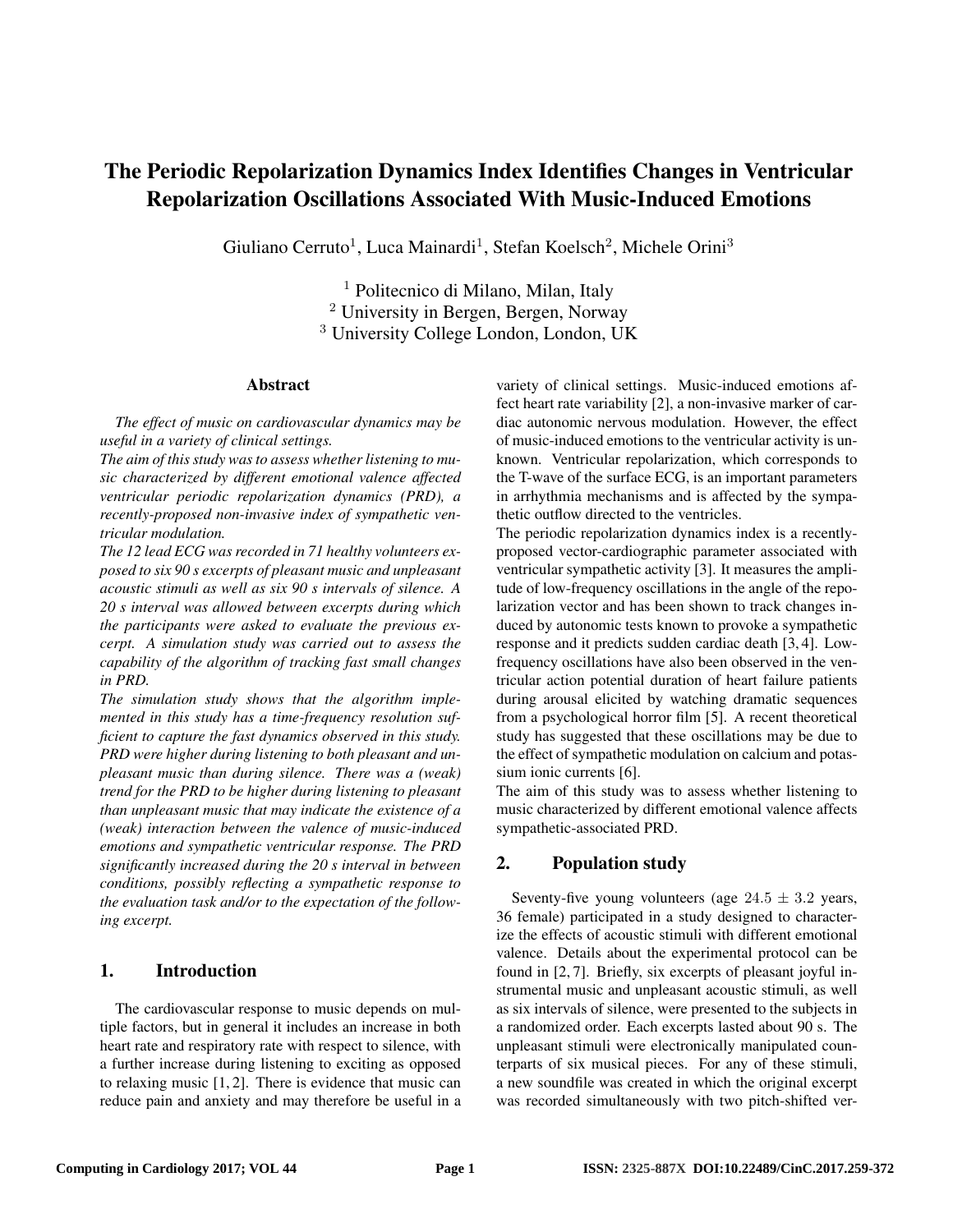

Figure 1. Simulation study. Estimation of sudden changes in sympathetic-associated PRD index. Left and right panels show results for 1 and 100 random model realizations, respectively. Continuous red line shows theoretical PRD, with first and last bursts lasting 45 s and 15 s respectively. On the right, black line represent the median trend and shaded area the interquartile range.

sions, and subsequently recorded backwards in order to introduce many dissonant structures. Then, series of Shepard tones were overlaid in order to match the metre of the original pleasant excerpts. The time interval between tones was chosen to match the *tempo* of the pleasant excerpts. All stimuli were matched for *volume*. At the end of each condition, about 20 s were allowed to indicate how pleasant or unpleasant the participants felt during it by using response buttons.

## 3. Method

Standard 12-lead ECG were measured using a 32 MREFA amplifier and digitized with a sampling rate of 1 KHz. The Dower's inverse transform was used to derive X, Y and Z orthogonal leads. ECG parameters were measured using Matlab algorithms developed on the course of other studies [8, 9]. As described in [3], polar coordinates were derived and the elevation,  $\phi$ , was defined as the angle between the repolarization vector and the Y-axis, with  $\phi = 0$ deg defined as the vector pointing to the caudal direction. The azimuth,  $\theta$ , was defined as the angle between the vector on the transverse plane and the X-axis. The angles were then weighted as:

$$
\tilde{\phi}(t) = \frac{\sum_{t} \phi(t)r(t)}{\sum_{t} r(t)} \quad \tilde{\theta}(t) = \frac{\sum_{t} \theta(t)r(t)}{\sum_{t} r(t)} \tag{1}
$$

where  $r(t)$  represents the magnitude of the repolarization vector. It can be shown that the difference between repolarization vectors of consecutive beats  $(i - 1)$  and i is [3]:

$$
dT_i = \arccos[\sin(\tilde{\phi}_{i-1})\cos(\tilde{\phi}_{i-1})\sin(\tilde{\phi}_i)\cos(\tilde{\phi}_i) + (2)
$$
  

$$
\cos(\tilde{\phi}_{i-1})\cos(\tilde{\phi}_i) + \sin(\tilde{\phi}_{i-1})\sin(\tilde{\phi}_{i-1})\sin(\tilde{\phi}_i)\sin(\tilde{\phi}_i)]
$$

The angle  $dT_i$  is considered an estimate of the instantaneous degree of repolarization instability.

Finally, the PRD index was measured as the instantaneous power of  $dT_i$  within the low-frequency spectral band  $(0.04 - 0.15 \text{ Hz})$ , derived by integration of the timefrequency distribution of the signal obtained by evenly sampling  $dT_i$  at 2 Hz, i.e.  $dT(t)$ . Time-frequency representations were calculated using Cohen's class distributions as in previous studies [10, 11]. Their temporal and spectral resolution of 11 s and 0.03 Hz, respectively.

#### 3.1. Simulation study

A simple simulation study was conducted to assess the ability of this technique to resolve rapid changes in ventricular dynamics in noisy conditions. The angle between repolarization vectors was considered to be an amplitude modulated complex exponential with central frequency equal to  $f_0 = 0.1$  Hz. Furthermore, white Gaussian noise,  $\xi(t)$ , corresponding to SNRs equal to 20, 10 and 0 dB, representing good, average and bad signal quality was added:

$$
dT(t) = A(t) \exp(j2\pi f_0 t) + \xi(t)
$$
\n(3)

The amplitude modulation was used to simulate sudden small bursts in sympathetic activity, each one of a duration between 10 s and 45 s. These were assumed to correspond to squared-waves in the temporal evolution of the PRD (see Fig 1).

#### 3.2. Statistical analysis

The distribution of data is illustrated using error bars showing the median values and the inter-quartile range. For each participant, the time-course of the PRD during pleasant, unpleasant and resting conditions was obtained by averaging PRD among the six intervals during which each one of these conditions was presented to the participant. Each PRD value was corrected by subtracting the baseline PRD value measured during the 20 s period preceding each excerpts, which corresponds to the interval during which the participants executed the self-evaluation task and waited for the following excerpts. Pair-wise comparisons were conducted using the paired non-parametric Wilcoxon signed-rank test.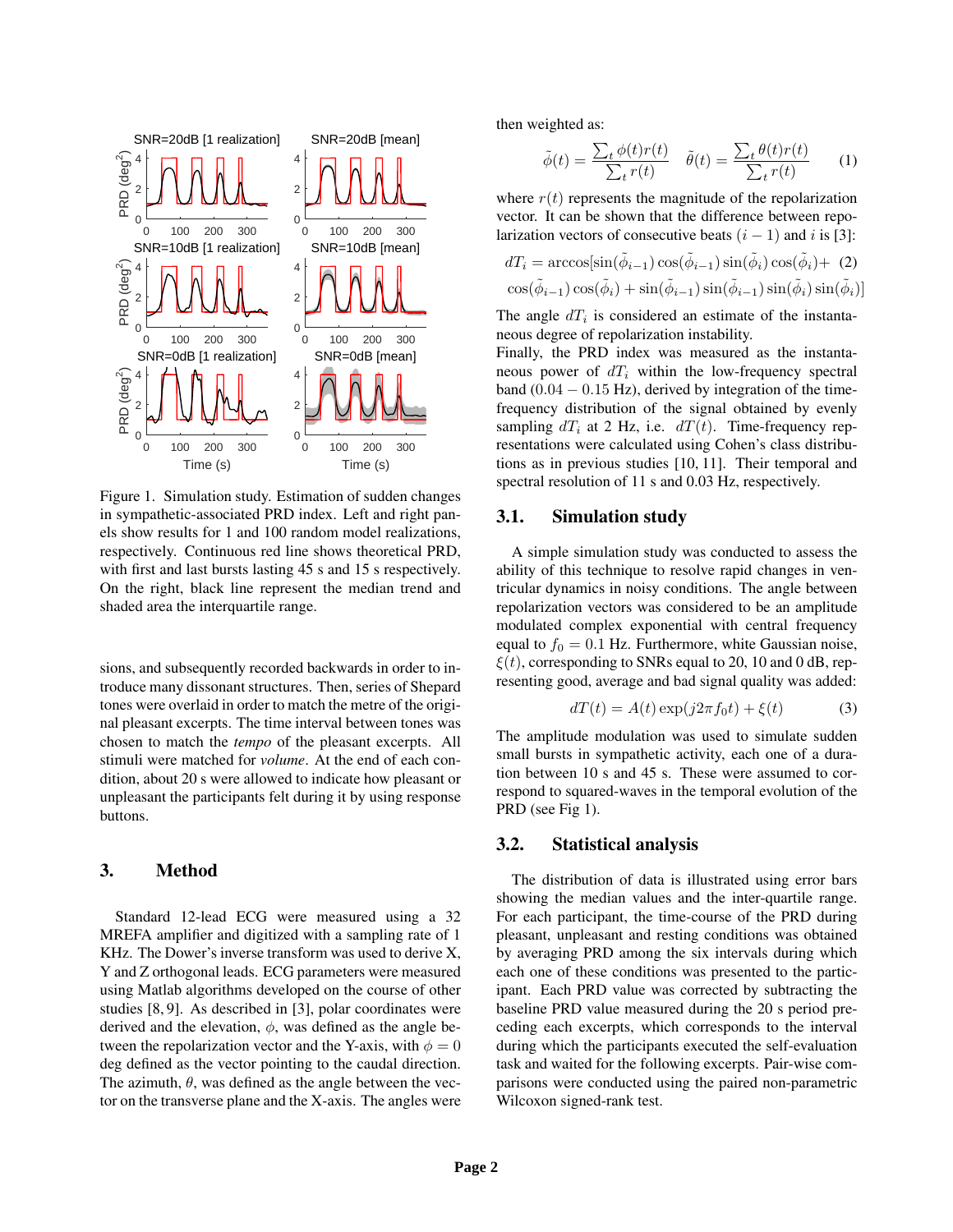

Figure 2. Time-course of baseline-corrected PRD during the three studied conditions. Solid line and shaded areas represent median and interquartile range among participants, respectively.



Figure 3. Mean PRD during resting, pleasant and unpleasant conditions, with (top) and without (bottom) baseline correction. Mean PRD was computed within an interval going from 30 s to 60 s after the onset of the condition (see interval  $T<sub>m</sub>$  in Fig. 2). P-values reported on top of the errorbars are calculated with respect to the resting condition.

# 4. Results

#### 4.1. Simulation study

The time-frequency analysis used in this study was able to detect small changes in the PRD even when their duration was as low as 10 s (Fig. 1). The Pearson's correlation coefficient between the theoretical PRD value (bold red line) and the estimated PRD during each one of the 100 model iterations (black line, left panels) were equal to  $0.92 \pm 0.003$  (for SNR= 20 dB),  $0.90 \pm 0.011$  (for SNR= 10 dB),  $0.75 \pm 0.065$  (for SNR= 0 dB).



Figure 4. Differences between PRD before, during and after each condition.

## 4.2. Music-induced emotions

Four patients were discarded from the study due to low quality signal, bringing the total number of patients to 71. The time-course of the baseline corrected PRD was similar during all conditions (Fig. 2): it showed a gradual decrease with respect to the 20 s interval preceding the condition which lasted about 30 s, and a second phase where the PRD was stable. The analysis of the mean PRD within the interval from 30 s to 60 s after the onset of the condition (see  $T<sub>m</sub>$  in Fig. 2), shows that during both pleasant and unpleasant conditions the PRD was higher as compared to silence (Fig. 3). These differences were small but consistent across participants. Furthermore, the mean PRD was slightly higher when listening to pleasant music than unpleasant acoustic stimuli (Fig. 3, bottom panel). However, these differences were no longer significant after baseline correction (Fig. 3, upper panel). Interestingly, a highly significant difference was found between the mean PRD measured during (see  $T<sub>m</sub>$  in Fig. 2) and before (see  $T<sub>0</sub>$  in Fig. 2) or after each condition, during which the participants were executing the self-assessment task (Fig. 4). These differ